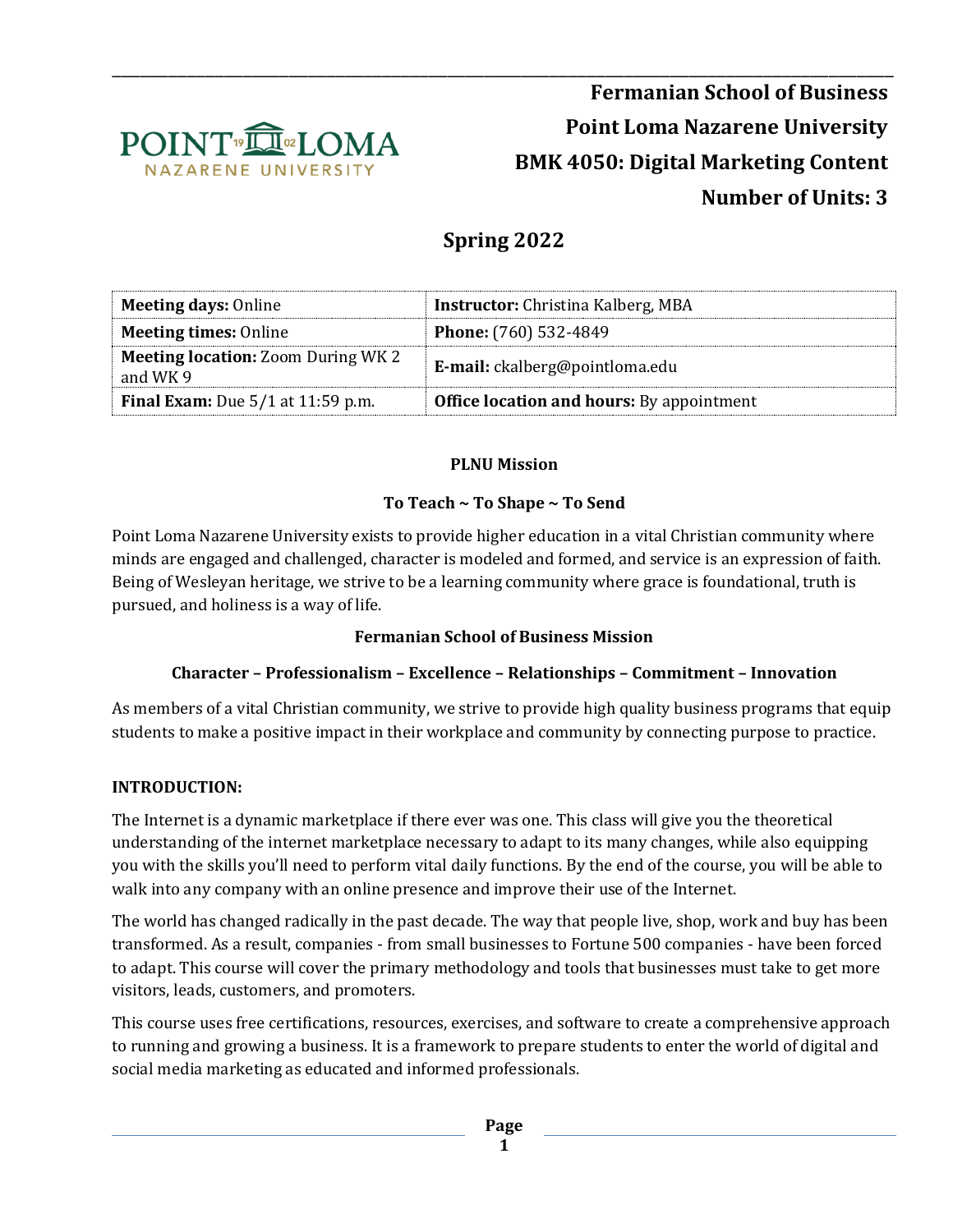### **A FEW WORDS ABOUT YOUR INSTRUCTOR:**

I am currently a full-time Assistant Professor of Marketing in the Fermanian School of Business. Before becoming a full-time Professor, I held the position of Executive Director for seven years at two local nonprofits, where my team and I raised nearly \$5M. For nearly 20 years, I have been helping organizations grow their business and extend their brand awareness through strategic integrated B2B and B2C marketing, fundraising, public relations, public advocacy, public speaking, and leadership. I've raised over \$40M for local nonprofits using online and offline tactics such as sales, organic and paid advertising, email marketing, social media marketing, search engine marketing, search engine optimization, designing conversion-centered websites and landing pages.

As a senior-level executive, I have effectively integrated passion and in-depth skill into well-crafted strategic marketing, public relations, social media, and fundraising campaigns to directly fuel multi-milliondollar revenue growth. I am described by others as a foresighted change agent originating life-cycle business, ensuring implementation through effective integrated business and leadership skills as well as a decisive manager of multi-million-dollar budgets.

I graduated from Point Loma Nazarene University's M.B.A. program in 2010. As an alum, I appreciate all of the hard work that each student puts forth and will honor that as I serve you in the classroom.

I am a Christian who believes that integrity is the most important quality needed for someone to be successful in business and life. I also believe that we are all light in the workplace and that others should know we are different by our actions and behavior. Business life can be a platform to bring others to Christ. I also believe that serving others in all that we do can lead to one's own personal success in this life and that we all have the ability to extend grace and mercy to those around us.

# **COURSE DESCRIPTION**

A study of digital marketing content issues relevant to marketers. Topics include content development and campaign execution for digital marketing channels, driving online traffic, generating leads and converting leads into customers.

### **COURSE LEARNING OUTCOMES**

Upon successful completion of the course you are going to be able to:

- 1. Exhibit an understanding of digital marketing content concepts, practices and issues relevant to marketers (PLO 1 & G1).
- 2. Describe best practices in digital marketing content and cite industry changes for the top platforms that affect businesses today (PLO 1 & G1).
- 3. Create a comprehensive Content Marketing Strategy that enables a business to attract and convert customers (PLO 2, G1 & G2).
- 4. Determine the appropriate KPIs for digital marketing content (PLO 2 & G1).
- 5. Demonstrate expertise in Hootsuite social media marketing (PLO 3, 5 & G1).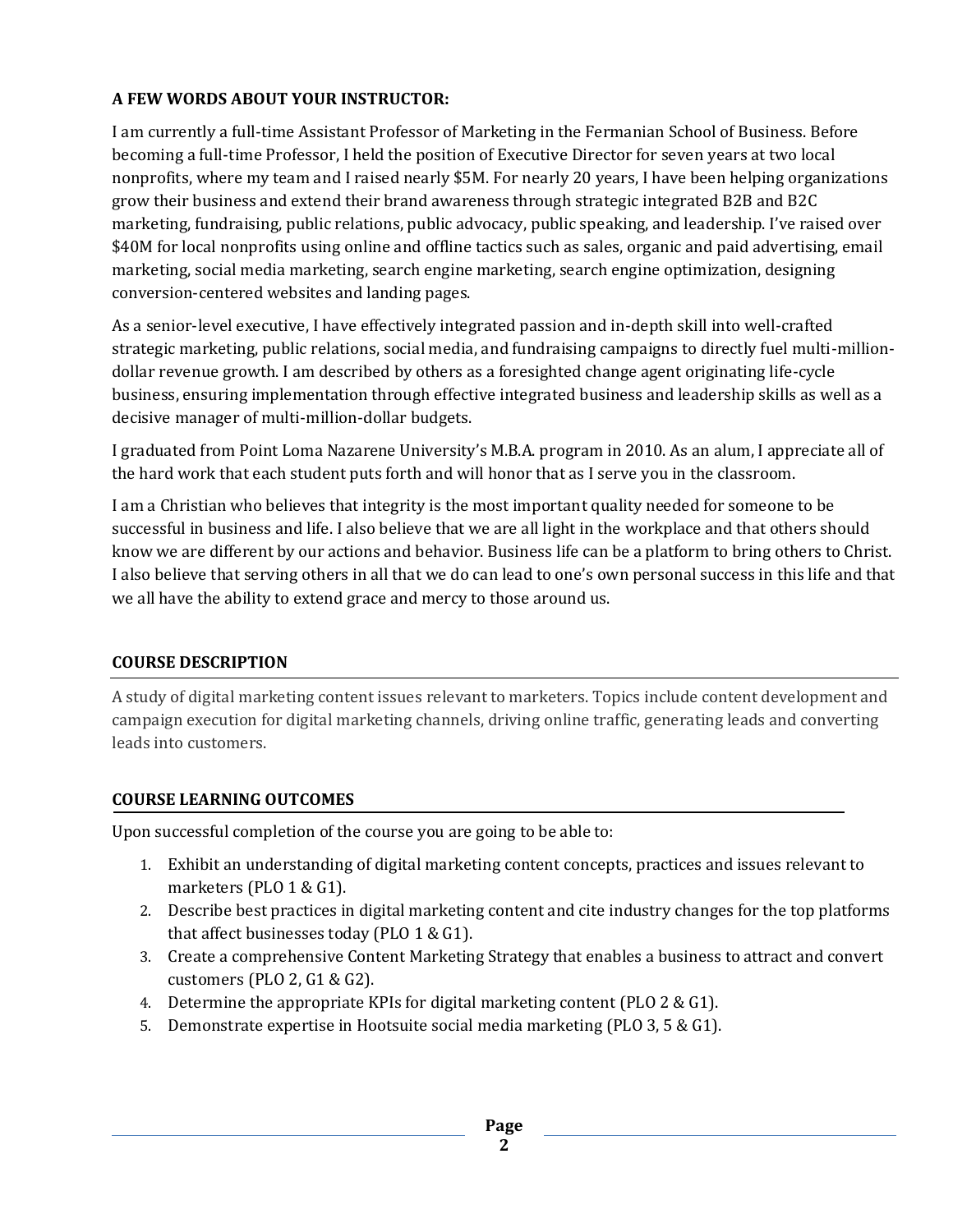#### **COURSE CREDIT HOUR INFORMATION**

In the interest of providing sufficient time to accomplish the stated Course Learning Outcomes, this class meets the PLNU credit hour policy for a 3 unit class delivered over 16 weeks. Specific details about how the class meets the credit hour requirement can be provided upon request.

### **STATE AUTHORIZATION**

State authorization is a formal determination by a state that Point Loma Nazarene University is approved to conduct activities regulated by that state. In certain states outside California, Point Loma Nazarene University is not authorized to enroll online (distance education) students. If a student moves to another state after admission to the program and/or enrollment in an online course, continuation within the program and/or course will depend on whether Point Loma Nazarene University is authorized to offer distance education courses in that state. It is the student's responsibility to notify the institution of any change in his or her physical location. Refer to the map on **State Authorization** to view which states allow online (distance education) outside of California.

# **REQUIRED TEXTS AND RECOMMENDED STUDY RESOURCES**

1. Required Textbooks: This course uses two content marketing textbooks. The first one can be accessed at [http://library.stukent.com.](http://library.stukent.com/) *Business Writing: A Content Marketing Approach*. Go to <https://home.stukent.com/join/6BD-D95> to register for the online course and textbook. The second requirement is a book you can purchase anywhere that works for you and is called *Epic Content Marketing: How to Tell a Different Story, Break through the Clutter, and Win More Customer by Marketing Less*, written by Joe Pulizzi. We will be using the 2013 version and below is a screenshot of the book for your reference:



- 2. Required: HubSpot Content Marketing Certification Midterm Exam. This certification course will give you an overview of how to become an effective content marketer. You will learn a content creation framework for producing effective content on a consistent basis, how to create and repurpose content that both humans and search engines will love, and how to become a stronger, leaner, and more strategic content marketer. Each student will receive an email from HubSpot on the first day of class, please follow the directions in the email to login and register for the course and exam. You must take the exam during the scheduled time, see Canvas for details. DO NOT take the exam before the assignment opens in Canvas. You will need to pass the certification exam to receive full credit.
- 3. Required: Hootsuite Social Marketing Certification FINAL Exam. You will get your Hootsuite Social Marketing Certification. The online exam is based on Hootsuite's online training courseware – you will develop foundational social marketing skills to grow followers, engagement, and business results.. The course materials and exam will take approximately eight hours in total. You must take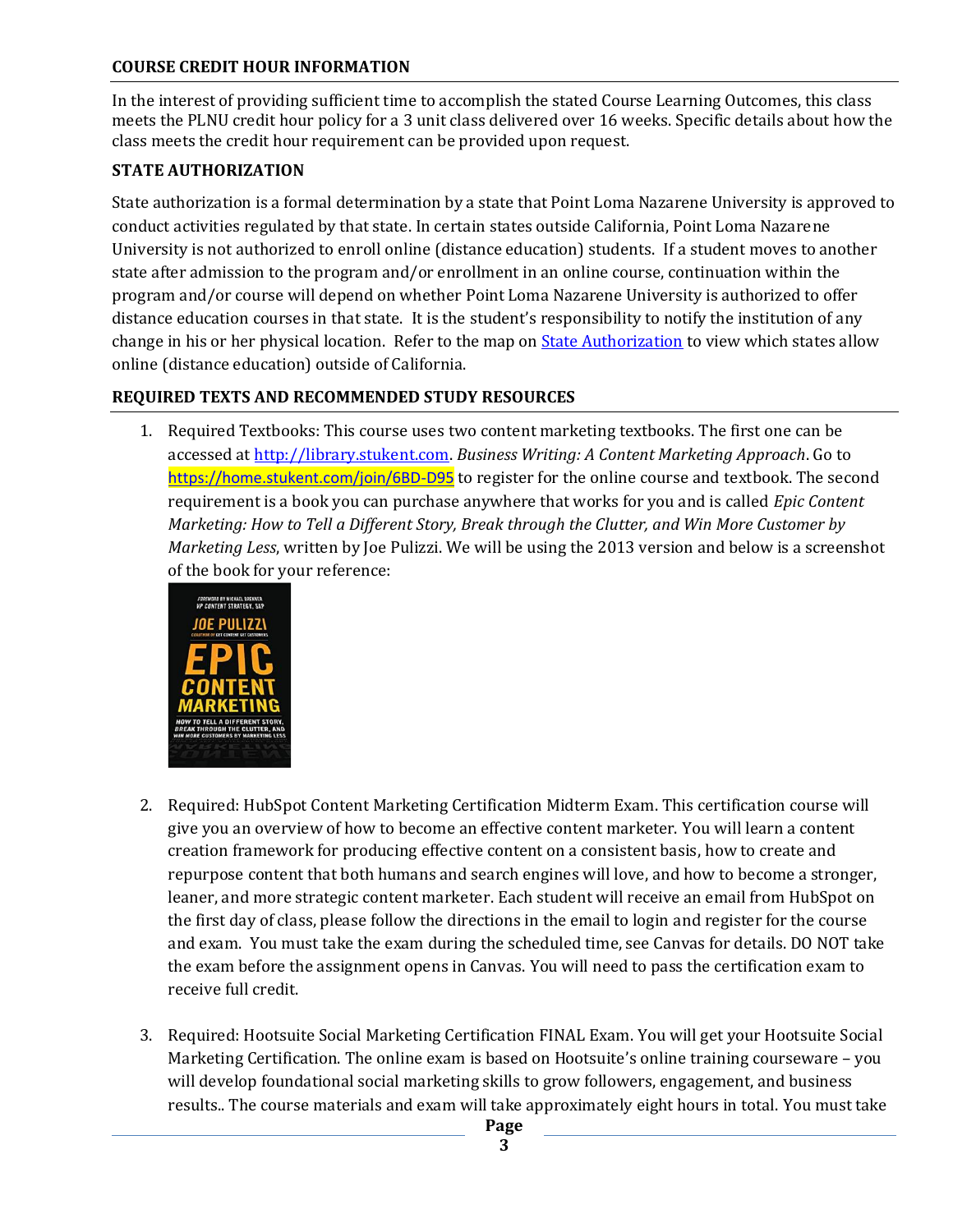the exam during the scheduled time, see Canvas for details. DO NOT take the exam before the assignment opens in Canvas. You need to pass to receive full credit. Follow the instructions provided by the instructor to register for the course and certification exam.

### **COURSE SCHEDULE AND ASSIGNMENTS**

### **Light Week Reflections (2; 12.5 pts. each):**

There will be two reflections due this semester. Each one may take on a different format. Students will reflect on the content written in the assignment and write about a paragraph (approx. 100 words). You will be graded on the quality of your post, depth of thought, and grammar/spelling. Please proofread so you may submit an error-free response (see class schedule and Canvas for due dates).

### **Video Comments (13; 5 pts. each):**

Students will watch videos throughout the semester. The videos will be recorded by the professor and embedded into Canvas for students to view. Each video will be a brief lecture on the assigned reading for the week. To complete the assignment, students will comment on each assigned video about one specific thing you learned from the video. In addition, students may ask a clarifying question about a particular point or topic discussed in the video. Students may reply to each other and offer additional insight. **The only requirement to complete the assignment is to comment one specific thing you learned from the video, the clarifying question and replying to others with additional insight is optional.** This will help create a simulated live class session in an online class environment and enhance the learning experience for each student.

### **Weekly Quizzes (10; 20 pts. each):**

The textbook is well written and contains a lot of general information about content marketing. Throughout the semester there will be weekly online quizzes that students will complete. The purpose of these quizzes is to ensure that students have read and understood the textbook chapters. Each quiz is timed, you will have 15 minutes to complete each one. **Students will complete 10 quizzes. There are NO makeup quizzes.** *All weekly quizzes are due the week it falls on by Sunday at 11:59 p.m. (see class schedule and Canvas for due dates).*

# **Weekly Epic Thought Write-Ups & Peer-Review (7; 20 pts. total for each one):**

You will read assigned chapters in the *Epic Content Marketing* book from Joe Pulizzi throughout the semester. Students will read the chapters and complete a minimum of a 200-word write-up. In this writeup, you will teach someone one key takeaway you learned from the session. This is not a simple summary or regurgitation of information. Rather, you must organize the information and explain it in a way that helps someone else learn on specific thing based on the material covered in the assigned chapters. You can use bullet points, diagrams, prose, or any other format that helps teach the takeaway effectively. You will be graded on the quality of your post, depth of thought, and grammar/spelling. Please proofread so you may submit an error-free response. *All weekly write-ups are due the week it falls on by Sunday at 11:59 p.m. (see class schedule and Canvas for due dates).*

The second component of this assignment is a peer-review of two other student write-ups. Canvas will assign each student two other student write-ups to review. Canvas will assign the two students for you to review at 8:00 a.m. on Monday following the Sunday submission of the write-up assignment. The peerreview is anonymous, meaning the two students will not know who reviewed their write-up. This is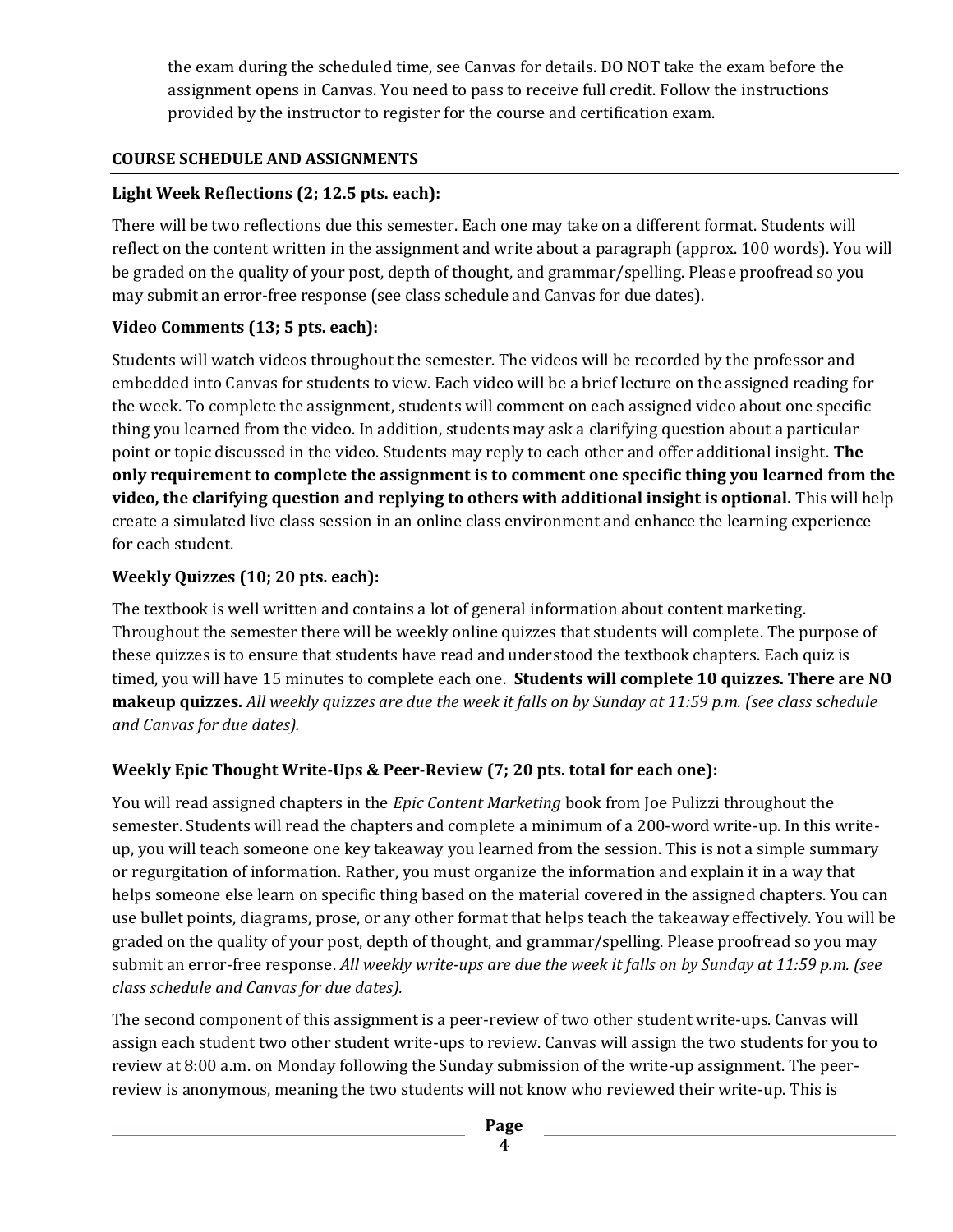intended to help provide an atmosphere of honest critique so that everyone may improve in both their writing and ability to teach one specific thing to the reader. To receive full credit, you must submit a comment for both students that are assigned to you by the deadline and offer one thing the student did well in the write-up and one specific way to improve future write-ups.

# **Group Discussion Board Questions (7; 10 pts. each):**

One student from each group must submit at least one question regarding the Content Marketing Strategy semester-long project to the assignment according to the class schedule. The question(s) should focus on seeking clarification for the current deliverable the group is working on. For example, the WK2 Group Discussion Board Question(s): Content Marketing Strategy assignment should include a question on Deliverable 1 for the project, not on Deliverable 2, since you are currently working on Deliverable 1 at this time. The professor will post a reply to each group's question(s).

### **HubSpot Content Marketing & Hootsuite Platform Certifications (2; 100 pts. each; 200 pts. total):**

Each student will be required to take two industry exams and receive marketing certifications if the exam is passed according to the requirements. See details above in the Required Texts section.

# **Project: Content Marketing Strategy Deliverables (4; 50 pts. each; 200 pts. total)**

There are four stages in the project this semester. The four deliverables are due according to the class schedule. Late assignments will receive a zero, no exceptions. See details for each deliverable in Canvas

### **Content Marketing Strategy Presentation (100 pts. total):**

As a learning exercise in this course, you will work with a group of your choosing, to create a comprehensive content marketing strategy for a small to medium sized (1-100 employees) company of your choice. The project will consist of four deliverables and a presentation to be turned in according to the class schedule and the specific instructions. **Each group will record one presentation.** Each student should speak during the presentation. The presentation should be a minimum of 15 minutes and a maximum of 30 minutes. You must dress professionally, a blazer and collared shirt is preferred. Late presentations will receive a zero, no exceptions.

| <b>ASSIGNMENTS</b>                                             | <b>POINTS</b> | <b>GRADE SCALE</b>                                  |
|----------------------------------------------------------------|---------------|-----------------------------------------------------|
| Light Week Reflections (2; 12.5 pts.<br>each)                  | 25            |                                                     |
| Video Comments (13; 5 pts. each)                               | 65            |                                                     |
| <b>Weekly Quizzes</b><br>$(10; 20$ pts. each)                  | 200           | $A = 93 - 100\%$<br>$A = 92 - 90\%$                 |
| Weekly Epic Thought Write-ups<br>$(7; 20$ pts. each)           | 140           | $B = 87 - 89\%$<br>$B = 83 - 86%$<br>$B = 80 - 82%$ |
| <b>Group Discussion Board Questions</b><br>$(7; 10$ pts. each) | 70            | $C+=77-79%$<br>$C = 73 - 76%$                       |
| HubSpot & Hootsuite Certifications<br>$(2; 100$ pts. each)     | 200           | $C = 70 - 72%$<br>$D+=67-69%$                       |

### **ASSESSMENT AND GRADING**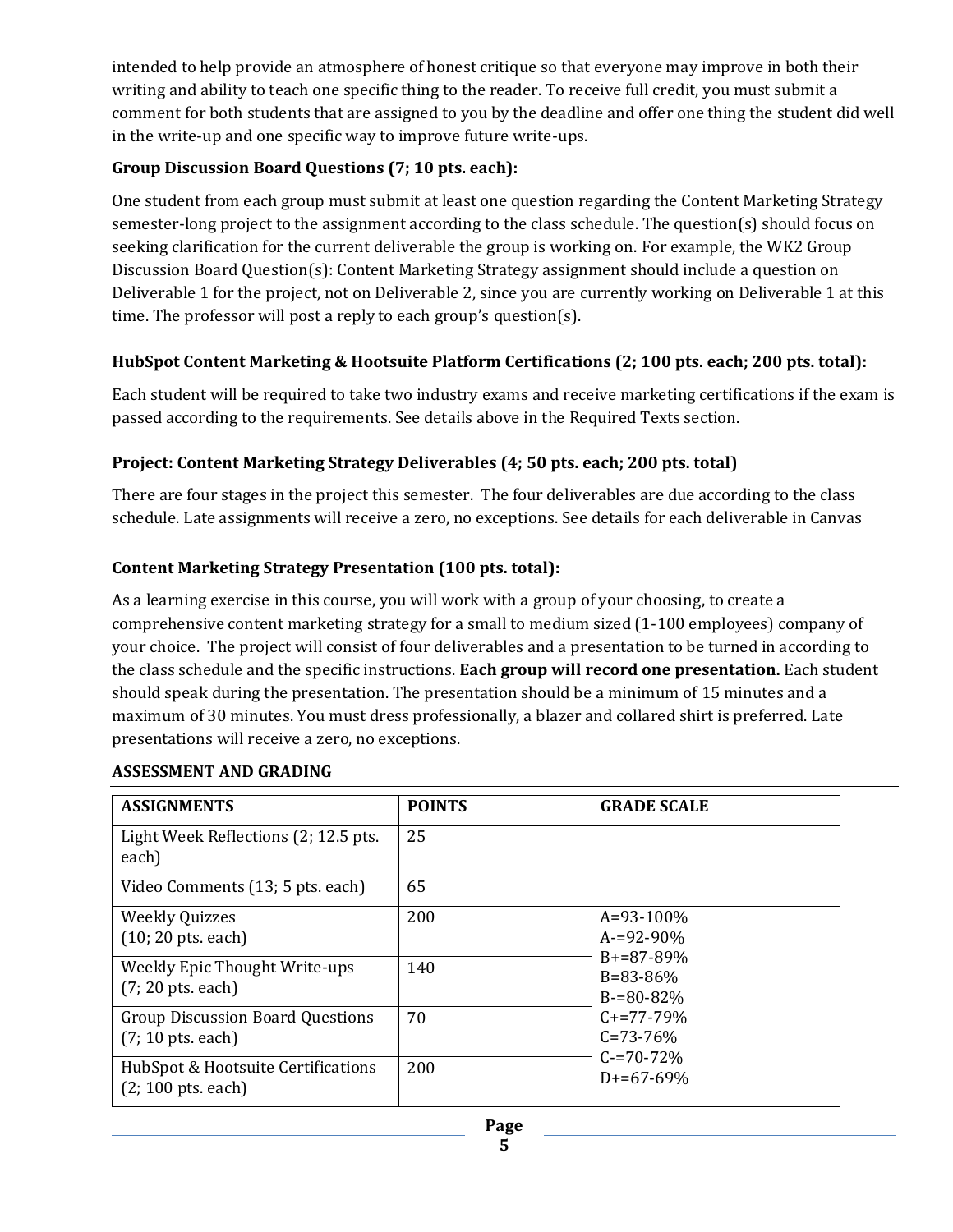| Deliverables (1-4): Content<br><b>Marketing Strategy</b><br>$(4; 50$ pts. each) | 200  | $D = 63 - 66%$<br>$D = 60 - 62%$<br>$F = 0.59\%$ |
|---------------------------------------------------------------------------------|------|--------------------------------------------------|
| <b>Content Marketing Presentation</b>                                           | 100  |                                                  |
| <b>TOTAL</b>                                                                    | 1000 |                                                  |

### **DUE DATES AND LATE ASSIGNMENTS**

All assignments are to be submitted/turned-in when they are due—see details in Canvas. Late work will not be accepted for credit except the following University-sanctioned circumstances: illness (with doctor's note), death, university-sponsored field trip or activity, military obligation, religious holiday. There are no makeup quizzes or exams.

### **PLNU COPYRIGHT POLICY**

Point Loma Nazarene University, as a non-profit educational institution, is entitled by law to use materials protected by the US Copyright Act for classroom education. Any use of those materials outside the class may violate the law.

### **PLNU ACADEMIC HONESTY POLICY**

Students should demonstrate academic honesty by doing original work and by giving appropriate credit to the ideas of others. Academic dishonesty is the act of presenting information, ideas, and/or concepts as one's own when in reality they are the results of another person's creativity and effort. A faculty member who believes a situation involving academic dishonesty has been detected may assign a failing grade for that assignment or examination, or, depending on the seriousness of the offense, for the course. Faculty should follow and students may appeal using the procedure in the university Catalog. See the Academic [Honesty Policy](https://catalog.pointloma.edu/content.php?catoid=54&navoid=3048#Academic_Honesty) in the Graduate and Professional Studies Catalog for definitions of kinds of academic dishonesty and for further policy information.

### **PLNU ACADEMIC ACCOMMODATIONS POLICY**

PLNU is committed to providing equal opportunity for participation in all its programs, services, and activities. Students with disabilities may request course-related accommodations by contacting the Educational Access Center (EAC), located in the Bond Academic Center [\(EAC@pointloma.edu](mailto:EAC@pointloma.edu) or 619-849- 2486). Once a student's eligibility for an accommodation has been determined, the EAC will issue an academic accommodation plan ("AP") to all faculty who teach courses in which the student is enrolled each semester.

PLNU highly recommends that students speak with their professors during the first two weeks of each semester/term about the implementation of their AP in that particular course and/or if they do not wish to utilize some or all of the elements of their AP in that course.

Students who need accommodations for a disability should contact the EAC as early as possible (i.e., ideally before the beginning of the semester) to assure appropriate accommodations can be provided. It is the student's responsibility to make the first contact with the EAC.

# **PLNU ATTENDANCE AND PARTICIPATION POLICY**

Regular and punctual attendance at all **synchronous** class sessions is considered essential to optimum academic achievement. If the student is absent for more than 10 percent of class sessions (virtual or faceto-face), the faculty member will issue a written warning of de-enrollment. If the absences exceed 20 percent, the student may be de-enrolled without notice until the university drop date or, after that date,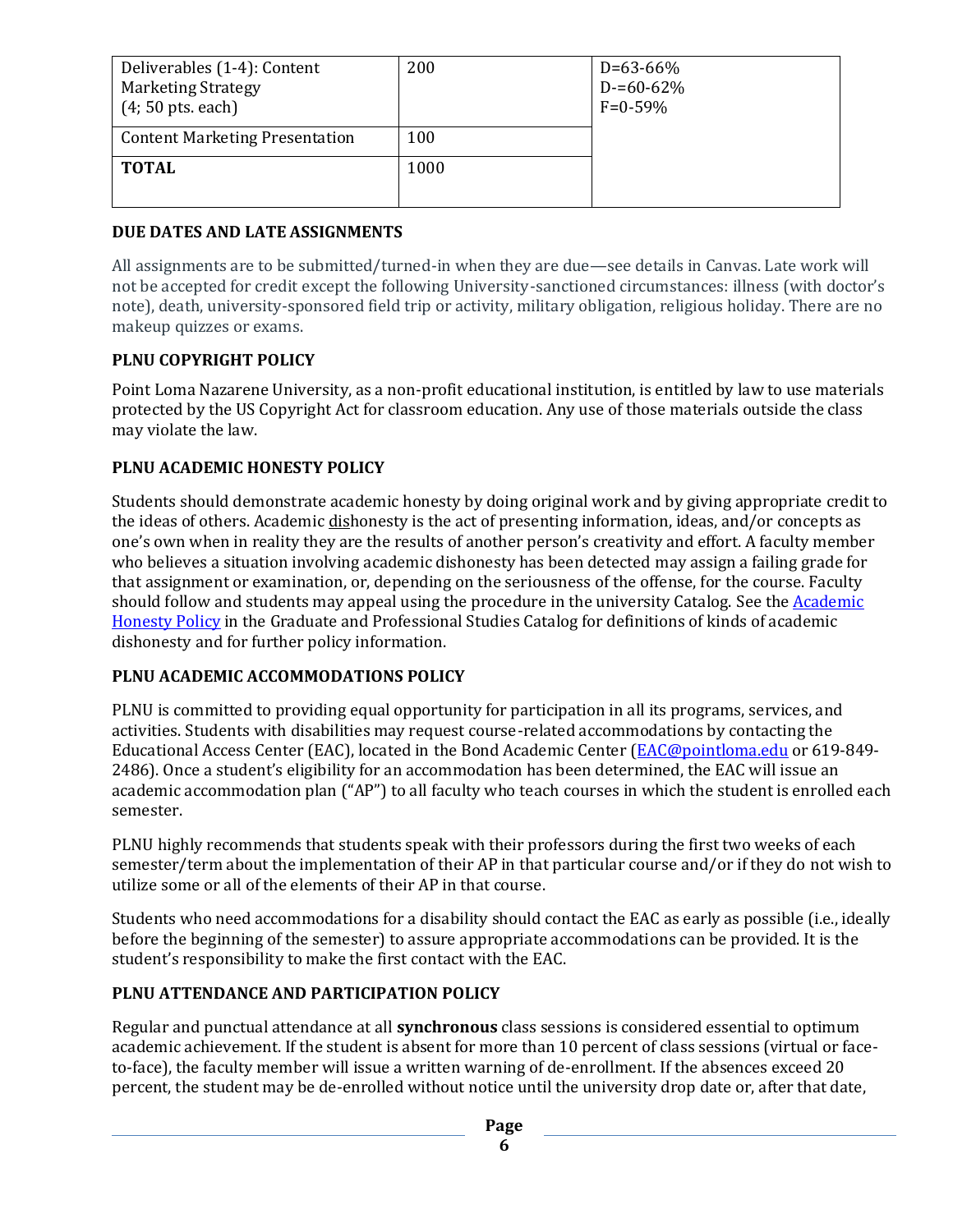receive the appropriate grade for their work and participation. In some courses, a portion of the credit hour content will be delivered **asynchronously** and attendance will be determined by submitting the assignments by the posted due dates. See [ADC Academic Policies in the Graduate and Professional Studies](https://catalog.pointloma.edu/content.php?catoid=54&navoid=3033#acadhonesty)  [Catalog.](https://catalog.pointloma.edu/content.php?catoid=54&navoid=3033#acadhonesty) If absences exceed these limits but are due to university excused health issues, an exception will be granted.

*Asynchronous Attendance/Participation Definition:* A day of attendance in asynchronous content is determined as contributing a substantive note, assignment, discussion, or submission by the posted due date. Failure to meet these standards will result in an absence for that day. Instructors will determine how many asynchronous attendance days are required each week.

Students taking online courses are expected to attend each week of the course. Attendance is defined as participating in an academic activity within the online classroom which includes posting in a graded activity in the course. (Note: Logging into the course does not qualify as participation and will not be counted as meeting the attendance requirement.)

Students who do not attend at least once in any 3 consecutive days will be issued an attendance warning. Students who do not attend at least once in any 7 consecutive days will be dropped from the course retroactive to the last date of recorded attendance.

Students who anticipate being absent for an entire week of a course should contact the instructor in advance for approval and make arrangements to complete the required coursework and/or alternative assignments assigned at the discretion of the instructor.

### **FINAL EXAMINATION POLICY**

Successful completion of this class requires taking the final examination **on its scheduled day**. No requests for early examinations or alternative days will be approved.

### **SPIRITUAL CARE**

Please be aware PLNU strives to be a place where you grow as whole persons. To this end, we provide resources for our students to encounter God and grow in their Christian faith.

At the Mission Valley (MV) campus we have an onsite chaplain, Rev. Gordon Wong, who is available during class break times across the week. If you have questions for, desire to meet or share a prayer request with Rev. Wong you can contact him directly

at [mvchaplain@pointloma.edu](mailto:mvchaplain@pointloma.edu) or [gordonwong@pointloma.edu.](mailto:gordonwong@pointloma.edu) Rev. Wong's cell number is 808-429-1129 if you need a more immediate response. In addition, on the MV campus there is a prayer chapel on the third floor which is open for use as a space set apart for quiet reflection and prayer.

#### **INSTRUCTOR FEEDBACK**

Assignments will be graded as soon after the due date as possible and grades for the week will be posted to the Canvas gradebook by the following week. If an immediate response is needed text the instructor.

### **USE OF TECHNOLOGY**

In order to be successful in your course, you'll need to meet the minimum technology and system requirements; please refer to the *[Technology and System Requirements](https://help.pointloma.edu/TDClient/1808/Portal/KB/ArticleDet?ID=108349)* information. Additionally, students are required to have headphone speakers, microphone, or webcams compatible with their computer available to use for any online or hybrid classes. Please note that any course with online proctored exams require a computer with a camera (tablets are not compatible) to complete exams online.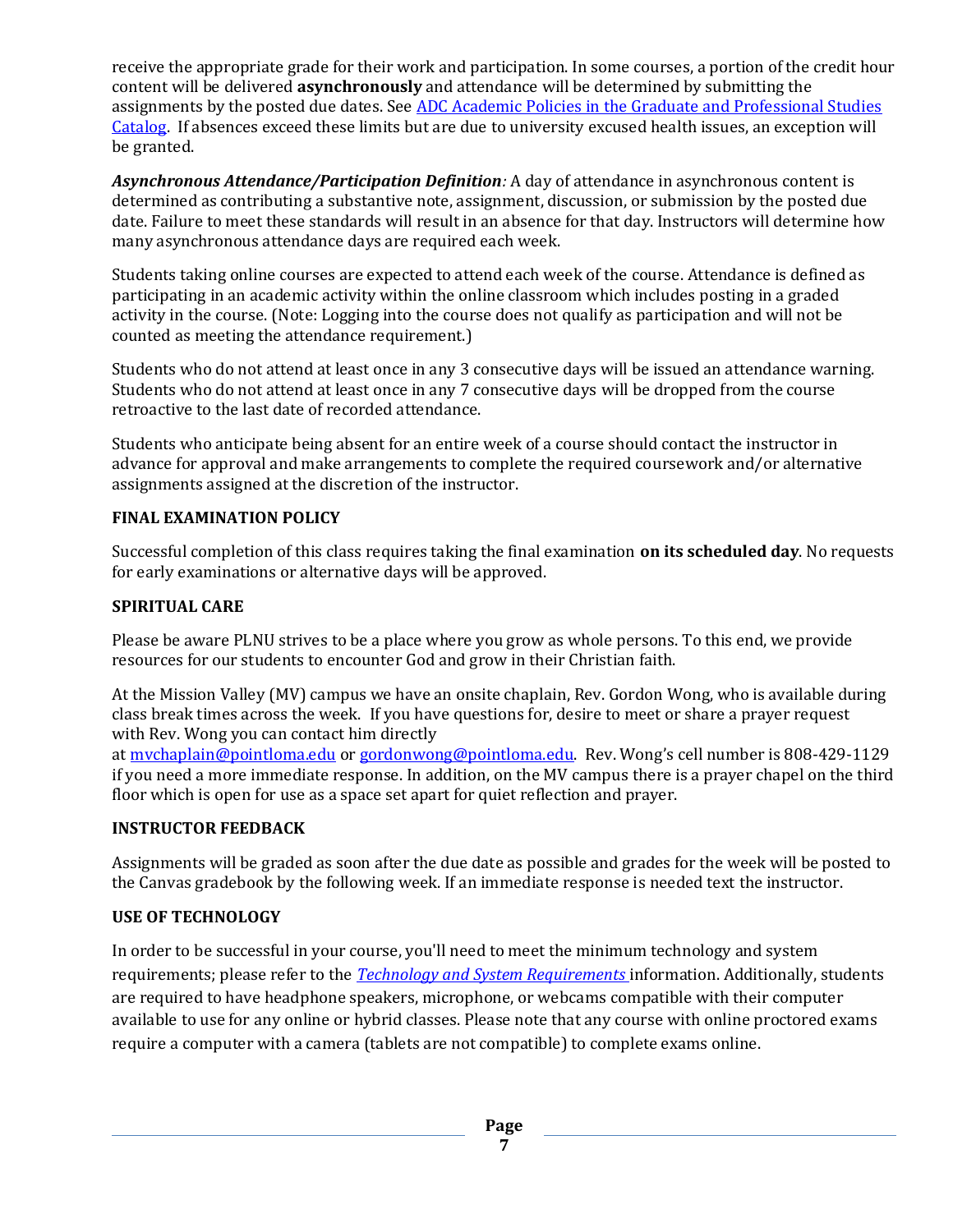Problems with technology do not relieve you of the responsibility of participating, turning in your assignments, or completing your class work.

# **COURSE SCHEDULE AND ASSIGNMENTS**

| <b>WEEK</b>    | <b>CLASS CONTENT</b>                   | <b>ASSIGNMENTS</b>                                                                                |  |
|----------------|----------------------------------------|---------------------------------------------------------------------------------------------------|--|
| $\mathbf{1}$   | Course Introduction                    | Register for Stukent and HubSpot Accounts                                                         |  |
|                | <b>Stukent &amp; HubSpot Accounts</b>  |                                                                                                   |  |
|                | <b>Live Zoom Session on Thursday</b>   | <b>Light Week Reflection #1 Due Sunday 1/16 at</b>                                                |  |
|                | 1/13 from 6p-7:15p                     | 11:59 p.m.<br>Read BW Ch. 1: An Introduction to Business Writing                                  |  |
|                |                                        | Read PPT BW Ch. 1                                                                                 |  |
|                | Stukent: Business Writing (BW)         | Watch Video 1 BW Ch. 1                                                                            |  |
|                | Ch.1                                   | Quiz 1: BW Ch. 1                                                                                  |  |
| $\overline{2}$ |                                        | Read ECM Ch. 1-4                                                                                  |  |
|                | Epic Content Marketing (ECM) Ch.       | WK2 Epic Thought Write-up & Peer-Review                                                           |  |
|                | $1 - 4$                                | WK2 Group Discussion Board Question(s): Content                                                   |  |
|                |                                        | <b>Marketing Strategy</b>                                                                         |  |
|                |                                        | All assignments due Sunday 1/23 at 11:59 p.m.                                                     |  |
|                |                                        | Read BW Ch. 2: Grammar and Punctuation Basics                                                     |  |
|                | Stukent: Business Writing (BW)         | Read PPT BW Ch. 2<br>Watch Video 2 BW Ch. 2                                                       |  |
|                | Ch. 2                                  | Quiz 2: BW Ch. 2                                                                                  |  |
| 3              | Epic Content Marketing (ECM) Ch.       | Read ECM Ch. 5-8                                                                                  |  |
|                |                                        | WK3 Epic Thought Write-up                                                                         |  |
|                | $5 - 8$                                | WK3 Discussion Board Question(s): Content                                                         |  |
|                |                                        | <b>Marketing Strategy</b>                                                                         |  |
|                |                                        | All assignments due Sunday 1/30 at 11:59 p.m.                                                     |  |
|                |                                        | Read BW Ch. 6: An Introduction to Content                                                         |  |
|                | Stukent: Business Writing (BW)<br>Ch.6 | Marketing                                                                                         |  |
|                |                                        | Read PPT BW Ch. 6                                                                                 |  |
|                |                                        | Watch Video 3 BW Ch. 6<br>Quiz 3: BW Ch. 6                                                        |  |
| 4              | Epic Content Marketing (ECM) Ch. 9-    | Read ECM Ch. 9-13                                                                                 |  |
|                | 13                                     | WK4 Epic Thought Write-up                                                                         |  |
|                |                                        | WK4 Discussion Board Question(s): Content                                                         |  |
|                |                                        | <b>Marketing Strategy</b>                                                                         |  |
|                |                                        | All assignments due Sunday 2/6 at 11:59 p.m.                                                      |  |
| 5              |                                        | Read BW Ch. 7: The Case for Content Marketing                                                     |  |
|                | Stukent: BW Ch. 7                      | Read PPT BW Ch. 7                                                                                 |  |
|                |                                        | Watch Video 4 BW Ch. 7                                                                            |  |
|                | <b>Content Marketing Strategy</b>      | Quiz 4: BW Ch. 7                                                                                  |  |
|                | <b>Project Deliverable 1 Due</b>       | Content Marketing Strategy Project Deliverable 1<br>All assignments due Sunday 2/13 at 11:59 p.m. |  |
|                |                                        |                                                                                                   |  |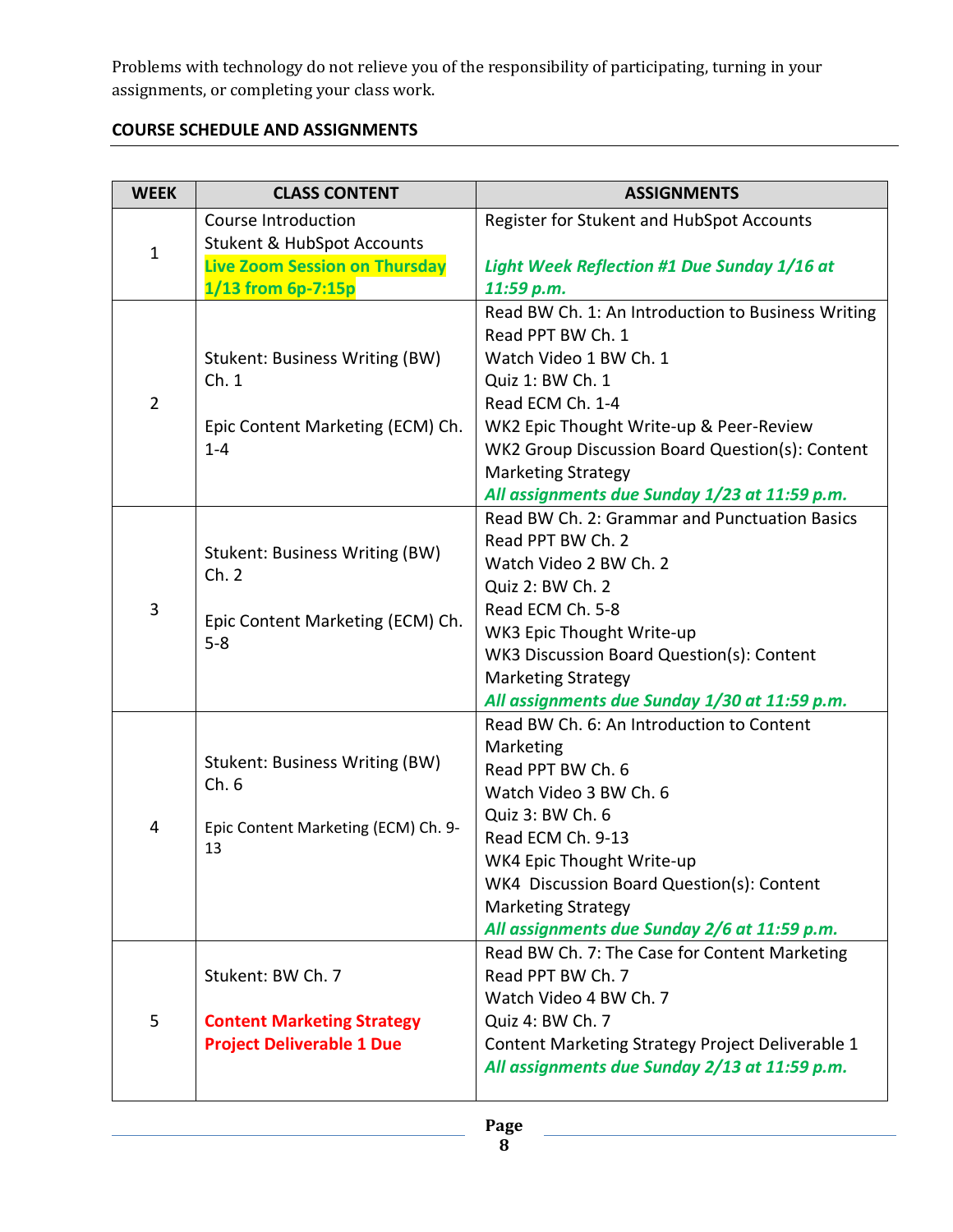|    |                                               | Read DME Ch. 8: Earned Media                         |
|----|-----------------------------------------------|------------------------------------------------------|
| 6  | Stukent: BW Ch. 8                             | Read PPT BW Ch. 8                                    |
|    |                                               | Watch Video 5 BW Ch. 8                               |
|    | Epic Content Marketing (ECM) Ch.<br>$14 - 17$ | Quiz 5: BW Ch. 8                                     |
|    |                                               | Read ECM 14-17                                       |
|    |                                               | WK6 Epic Thought Write-up                            |
|    |                                               | WK6 Discussion Board Question(s): Content            |
|    |                                               | <b>Marketing Strategy</b>                            |
|    |                                               | All assignments due Sunday 2/20 at 11:59 p.m.        |
|    |                                               | Read BW Ch. 9: Owned Media                           |
|    |                                               | Read PPT BW Ch. 9                                    |
|    |                                               | Watch Video 6 BW Ch. 9                               |
|    | Stukent: BW Ch. 9                             | Quiz 6: BW Ch. 9                                     |
| 7  |                                               | Read ECM 18-20                                       |
|    | Epic Content Marketing (ECM) Ch.              | WK7 Epic Thought Write-up                            |
|    | 18-20                                         | WK7 Discussion Board Question(s): Content            |
|    |                                               | <b>Marketing Strategy</b>                            |
|    |                                               | All assignments due Sunday 2/27 at 11:59 p.m.        |
|    |                                               | Read BW Ch. 10: Paid Media                           |
|    | Stukent: BW Ch. 10                            | Read PPT BW Ch. 10                                   |
|    |                                               | Watch Video 7 BW Ch. 10                              |
| 8  | <b>Content Marketing Strategy</b>             | Quiz 7: BW Ch. 10                                    |
|    | <b>Project Deliverable 2 Due</b>              | Content Marketing Strategy Project Deliverable 2     |
|    |                                               | All assignments due Sunday 3/6 at 11:59 p.m.         |
|    | <b>Spring Break</b>                           | <b>Read Blog</b>                                     |
|    | <b>Live Zoom Session on Monday</b>            | Read BW Ch. 11: Audiences and Segmentation           |
|    | 3/14 from 6p-7:15p                            | Read PPT BW Ch. 11                                   |
|    |                                               |                                                      |
|    |                                               | Watch Video 8 BW Ch. 11                              |
| 9  | Stukent: BW Ch. 11                            | Quiz 8: BW Ch. 11                                    |
|    | <b>Midterm Exam: HubSpot Content</b>          | HubSpot Content Marketing Certification EXAM         |
|    | <b>Marketing Certification</b>                | All assignments due Sunday 3/20 at 11:59 p.m.        |
|    |                                               | Read BW Ch. 12: Dealing with Crises                  |
|    | Stukent: BW Ch. 12                            | Read PPT BW Ch. 12                                   |
|    |                                               | Watch Video 9 BW Ch. 12                              |
|    | Epic Content Marketing (ECM) Ch.              | Quiz 9: BW Ch. 12                                    |
| 10 | $21 - 23$                                     | <b>Read ECM 21-23</b>                                |
|    |                                               | WK10 Epic Thought Write-up                           |
|    |                                               | WK10 Discussion Board Question(s): Content           |
|    |                                               | <b>Marketing Strategy</b>                            |
|    |                                               | All assignments due Sunday 3/27 at 11:59 p.m.        |
|    | Stukent: BW Ch. 13                            | Read BW Ch. 13: The Future of Content Marketing      |
|    |                                               | Read PPT BW Ch. 13                                   |
| 11 | <b>Content Marketing Strategy</b>             | Watch Video 10 BW Ch. 13                             |
|    | <b>Project Deliverable 3 Due</b>              | Quiz 10: BW Ch. 13                                   |
|    |                                               | Content Marketing Strategy Project Deliverable 3     |
|    |                                               | All assignments due Sunday 4/3 at 11:59 p.m.<br>Page |